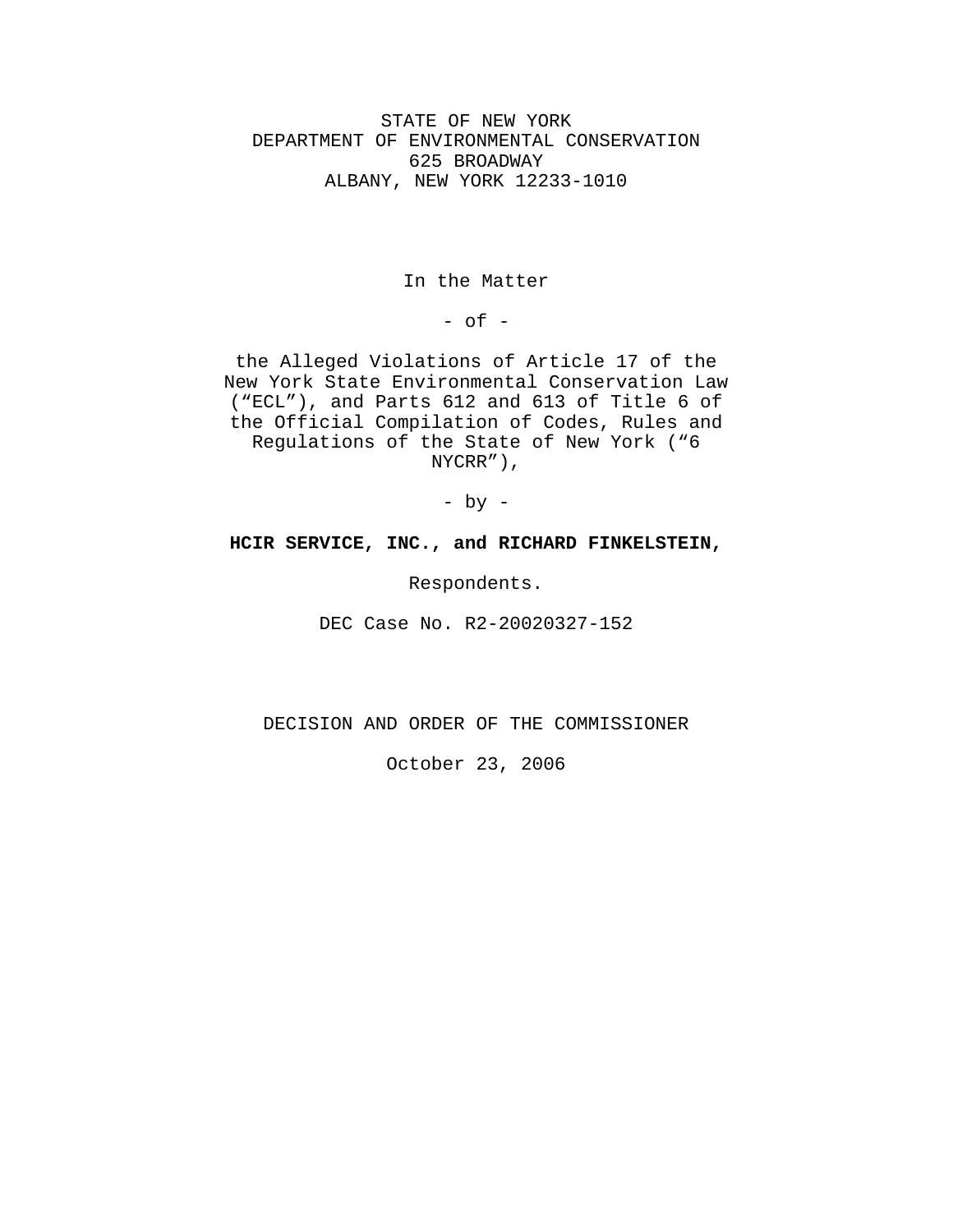## DECISION AND ORDER OF THE COMMISSIONER

Pursuant to section 622.15 of title 6 of the Official Compilation of Codes, Rules and Regulations of the State of New York ("6 NYCRR"), staff of the Department of Environmental Conservation ("Department") seeks a default judgment against respondents HCIR Service, Inc. ("HCIR") and Richard Finkelstein on a complaint dated January 24, 2003. In response, respondent Finkelstein filed a cross motion seeking, among other things, to vacate his default in answering the Department's complaint.

In the attached default summary report, Administrative Law Judge ("ALJ") Helene G. Goldberger recommends that a default judgment be issued against both respondents. I agree with the ALJ that a default judgment should be issued against respondent HCIR and, accordingly, I grant Department staff's motion in part. For the following reasons, however, I deny Department staff's motion insofar as it seeks a default judgment against respondent Finkelstein.

### FACTS AND PROCEDURAL BACKGROUND

I adopt the ALJ's proceedings, and findings of fact nos. 1 and 3-8 (see Default Summary Report and Ruling, Aug. 2, 2005, at 1-2, 5-6). I modify finding of fact no. 2 to find that respondent HCIR Service, Inc., was the owner of a petroleum storage facility located at 1709 Surf Avenue, Brooklyn, New York, and that respondent Richard Finklestein was a principal owner of

-1-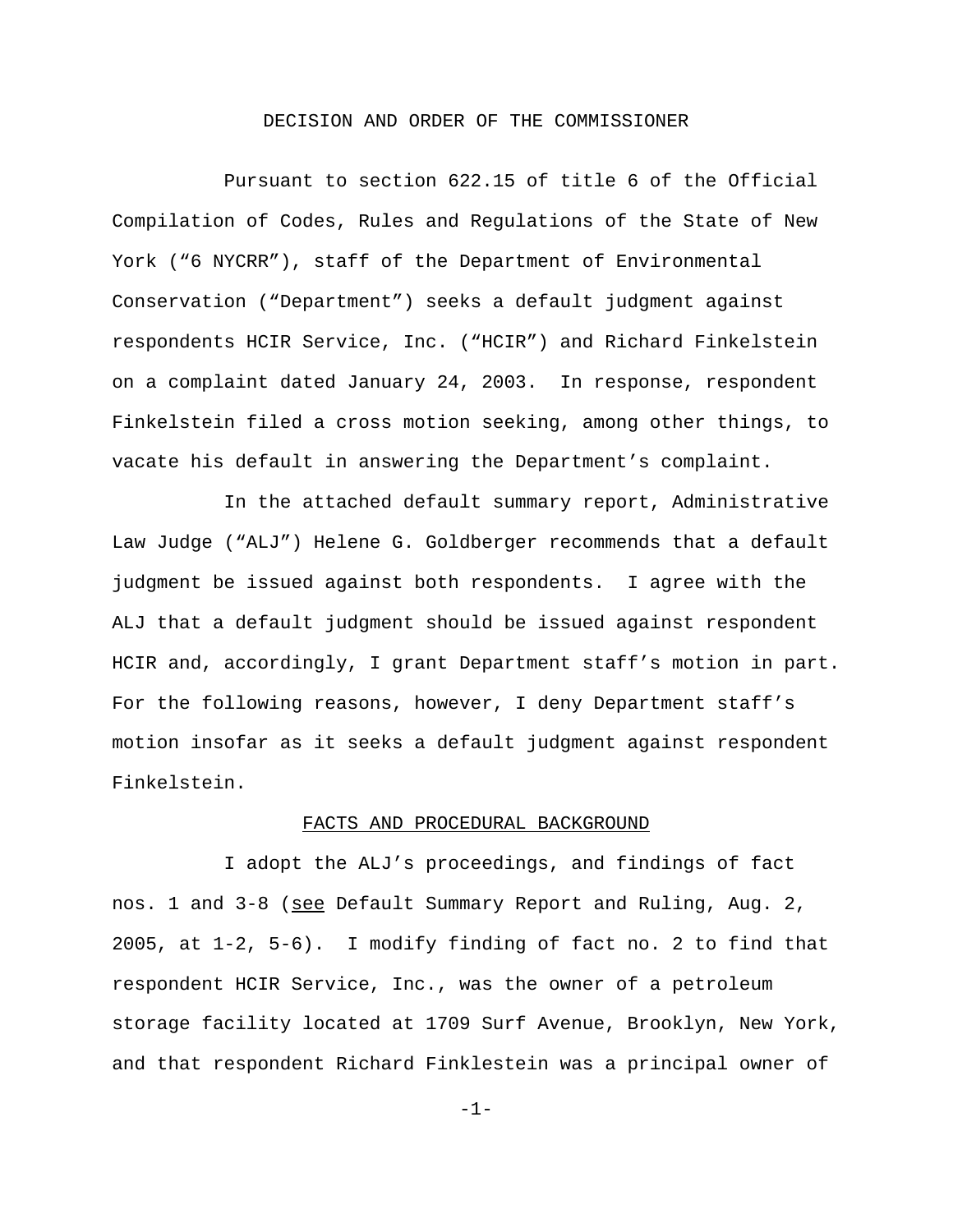HCIR. The factual background is as follows.

On January 24, 2003, Assistant Regional Attorney David S. Rubinton served a notice of hearing and complaint upon respondents HCIR and Finkelstein. The complaint was sent to Marvin E. Kramer, Esq., who had agreed to accept service on behalf of respondents.

The complaint alleged that respondent HCIR was the owner of a petroleum bulk storage ("PBS") facility located at 1709 Surf Avenue, Brooklyn, New York (the "facility"), and that respondent Finkelstein was the owner of respondent HCIR. The complaint further alleged three causes of action:

> 1. that respondents failed to register the PBS facility with the Department as required by Environmental Conservation Law ("ECL") § 17-1009 and 6 NYCRR 612.2;

2. that respondents failed to remove all product from the facility's tanks and piping system to the lowest draw-off point, failed to lock or securely bolt all manways, and failed to cap or plug all fill lines, gauge openings, or pump lines to prevent unauthorized use or tampering, as required by ECL 17-1005 and 6 NYCRR 613.9; and

3. that respondents failed to conduct tightness testing and submit results of that testing to the

-2-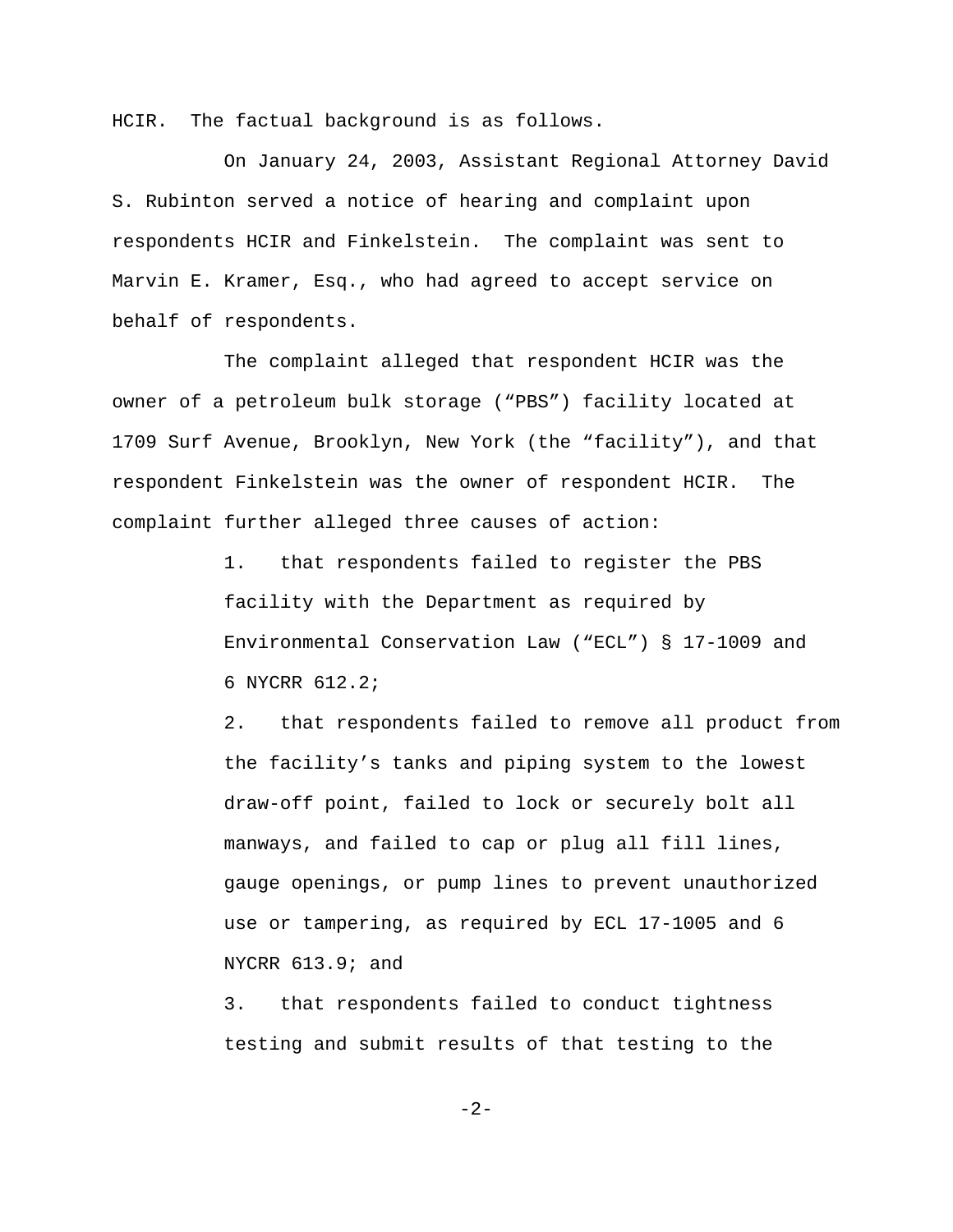Department, as required by 6 NYCRR 613.5.

Mr. Kramer sent a letter dated February 28, 2003, acknowledging receipt of the complaint. In the letter, Mr. Kramer asserted that approximately seven to eight years earlier, rather than have the City of New York foreclose a tax lien on the facility, "Mr. Finkelstein's corporation abandoned the station in favor of the City of New York. He has had no affiliation with the premises since that date. Accordingly, any claim against him or the corporation is totally inappropriate" (Letter from Marvin Kramer, Esq., to David Rubinton, Asst. Regional Attorney [2-28- 03], Motion for Default Judgment, Exhibit D). Respondents filed no formal answer to the complaint, nor did they appear at a prehearing conference scheduled for March 3, 2003.

By notice of motion dated July 7, 2005, Assistant Regional Attorney John K. Urda, who is now the Department's attorney on this matter, sought a default judgment against respondents for the claims alleged in the January 24, 2003 complaint and the imposing of a civil penalty for those violations. The motion for a default judgment was served upon respondents, by certified mail, on July 7, 2005.<sup>1</sup>

On July 19, 2005, respondents served, by ordinary mail,

<sup>1</sup> In this case, because more than a year had elapsed since respondents' alleged default in answering, Department staff properly served a notice of motion and motion for a default judgment upon respondents (see Matter of Singh [Makhan], Decision and Order of the Commissioner, March 19, 2004, at 2-3).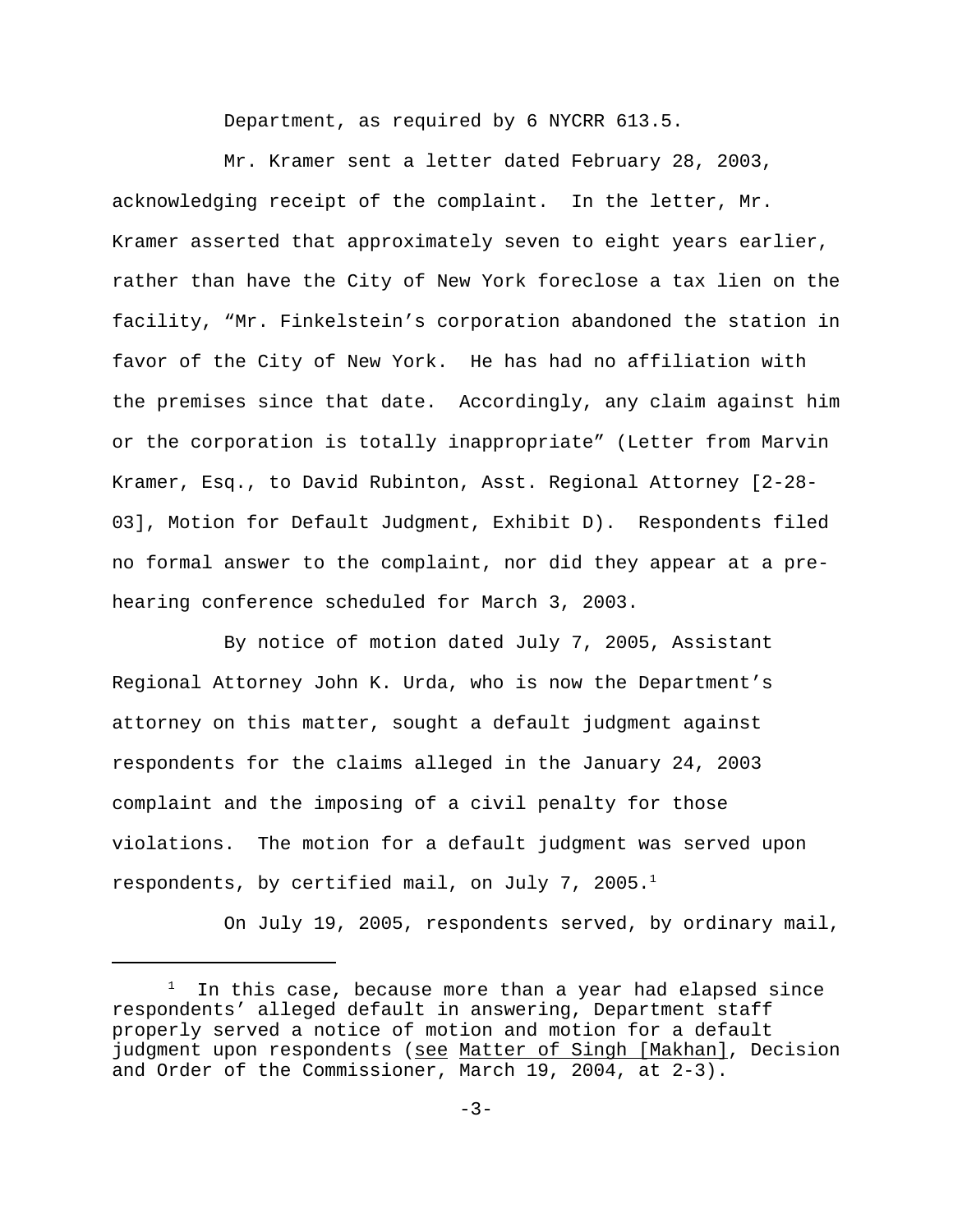a notice of motion seeking an order vacating respondent Finkelstein's default in appearing, answering, or otherwise responding to the January 24, 2003 complaint. Accompanying the motion is a proposed answer to the complaint by respondent Finkelstein, among other things. Department staff subsequently filed a July 26, 2005 response to respondents' motion. On August 1, 2005, respondents filed a further affirmation in support of the cross motion.

The matter was assigned to ALJ Goldberger, who prepared the attached default summary report and ruling. I adopt the ALJ's report and ruling as my decision in this matter, subject to the following comments.

#### DISCUSSION

I agree with the ALJ that respondent Finkelstein, through his cross motion, seeks to oppose Department staff's motion for a default judgment, not vacate a judgment already issued (see Default Summary Report, at 3). Accordingly, respondents' motion will be treated as a request to reopen a default before issuance of a judgment (see 6 NYCRR  $622.15[d]$ ). Respondent Finkelstein's Default and Liability

Through the cross motion, respondent Finkelstein requests that his default in answering be excused, and that he be afforded the opportunity to file an answer and otherwise defend this proceeding. On a motion to reopen a default before issuance

 $-4-$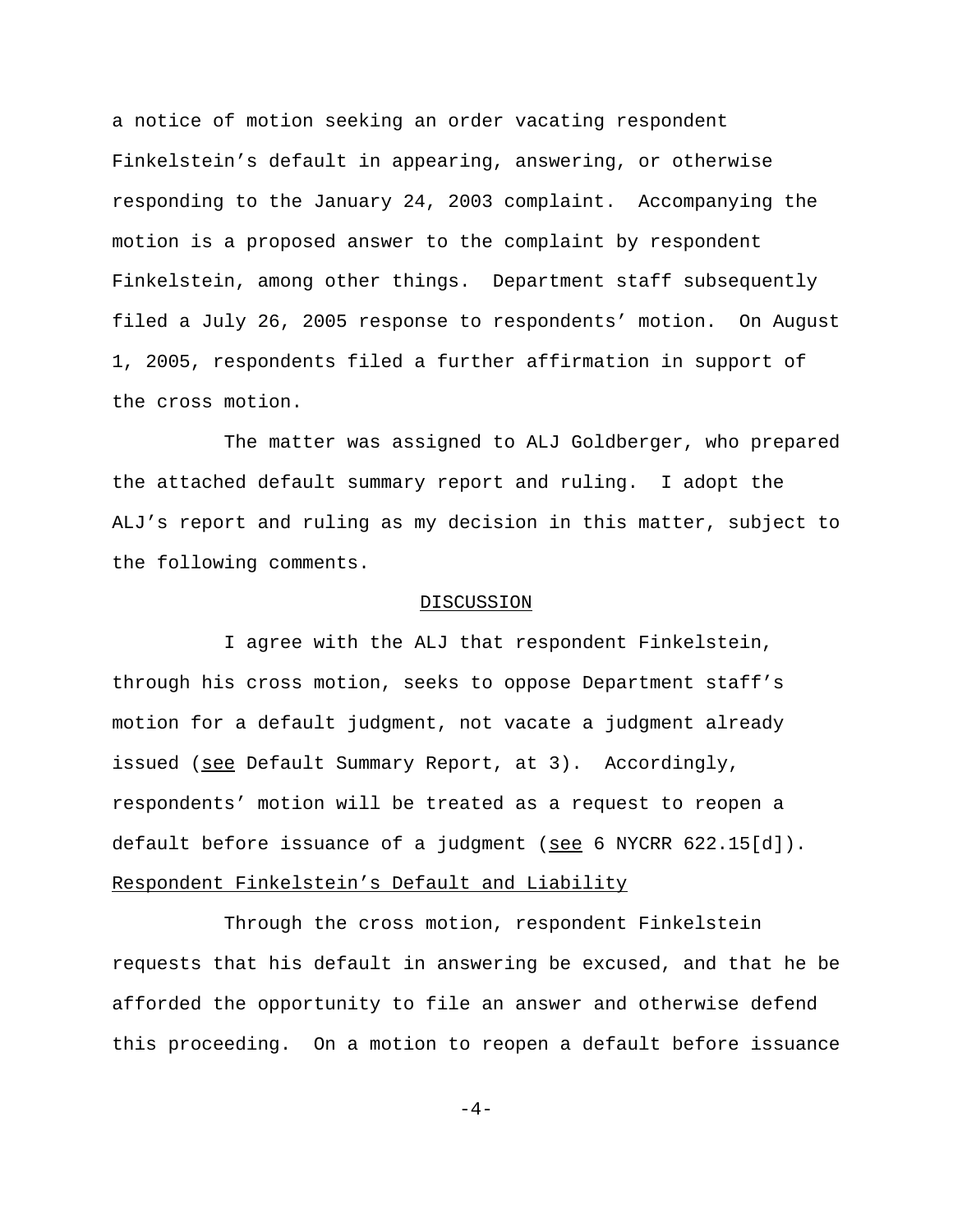of a judgment, a respondent must show that "a meritorious defense is likely to exist and that good cause for the default exists" (6 NYCRR 622.15[d]).

I agree with the ALJ that respondent Finkelstein failed to offer a "good cause" for the default. The reasons for the default offered by respondent Finkelstein are that after conferring with his attorney, he concluded that he bore no personal liability in this matter, and that it was unlikely that the Department would pursue the matter. This submission clearly demonstrates that respondent Finkelstein's default was intentional. The intentional determination not to file an answer is even more inexcusable because the decision was made after consultation with an attorney (see, e.g., Awad v Severino, 122 AD2d 242 [2d Dept]). Accordingly, respondent Finkelstein's motion to reopen his default in answering the complaint is denied.

However, I disagree with the ALJ that a default judgment on the issue of respondent Finkelstein's personal liability can be granted based upon the January 24, 2003 complaint as presently pleaded. As the ALJ noted, the corporate form provides a corporate shareholder with a viable defense against personal liability in a Departmental administrative enforcement proceeding (see, e.g., Matter of RGLL, Inc., Commissioner's Decision and Order, Jan. 21, 2005, at 4). Here,

 $-5-$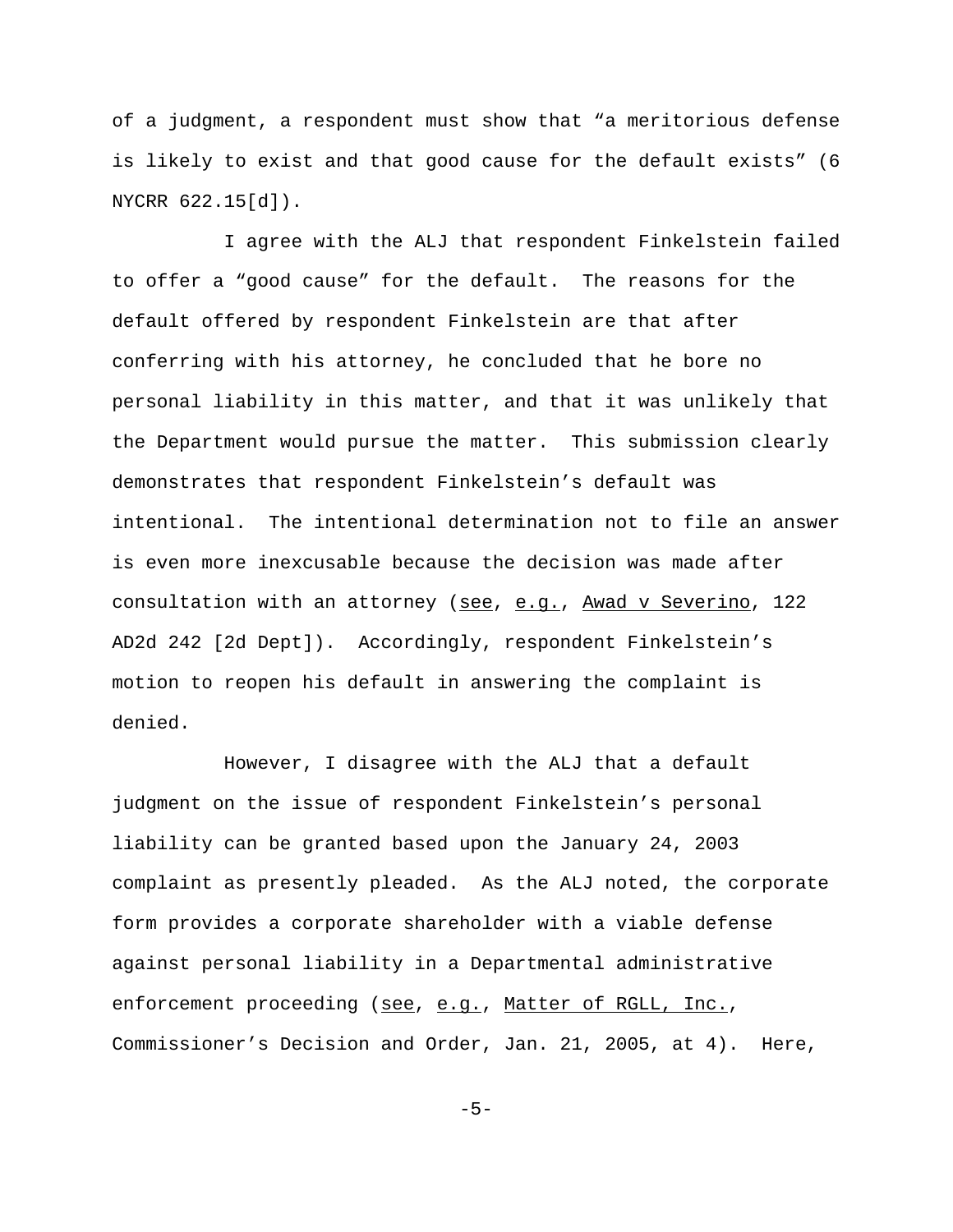respondent Finkelstein concedes that respondent HCIR was the owner of the facility. However, respondent Finkelstein contends that his relationship to the matter was as a principal owner of HCIR, a corporation. As noted above, the January 23, 2003 complaint itself alleges that HCIR Service, Inc. is the owner of the facility, and that "Richard Finkelstein, (Finkelstein) is the owner of HCIR Services, Inc." (Complaint, at 1). As a corporate shareholder, respondent Finkelstein is shielded from personal liability by the corporate form. The complaint, however, lacks allegations sufficient to meet the requirements for imposing personal liability upon respondent Finkelstein individually, notwithstanding the corporate form (see Matter of RGLL, Inc., at 4). Thus, no viable theory of respondent Finkelstein's liability is sufficiently pleaded in the January 23, 2003 complaint.

Accordingly, Department staff's motion for a default judgment against respondent Finkelstein is denied. I note, however, that staff's submissions on this motion suggest that facts may exist that would support a finding of respondent Finkelstein's personal liability. If staff wishes to pursue the matter, however, staff will have to serve an amended complaint or commence a new proceeding, clarifying its theories of personal liability against respondent Finkelstein and the factual allegations supporting those claims.

-6-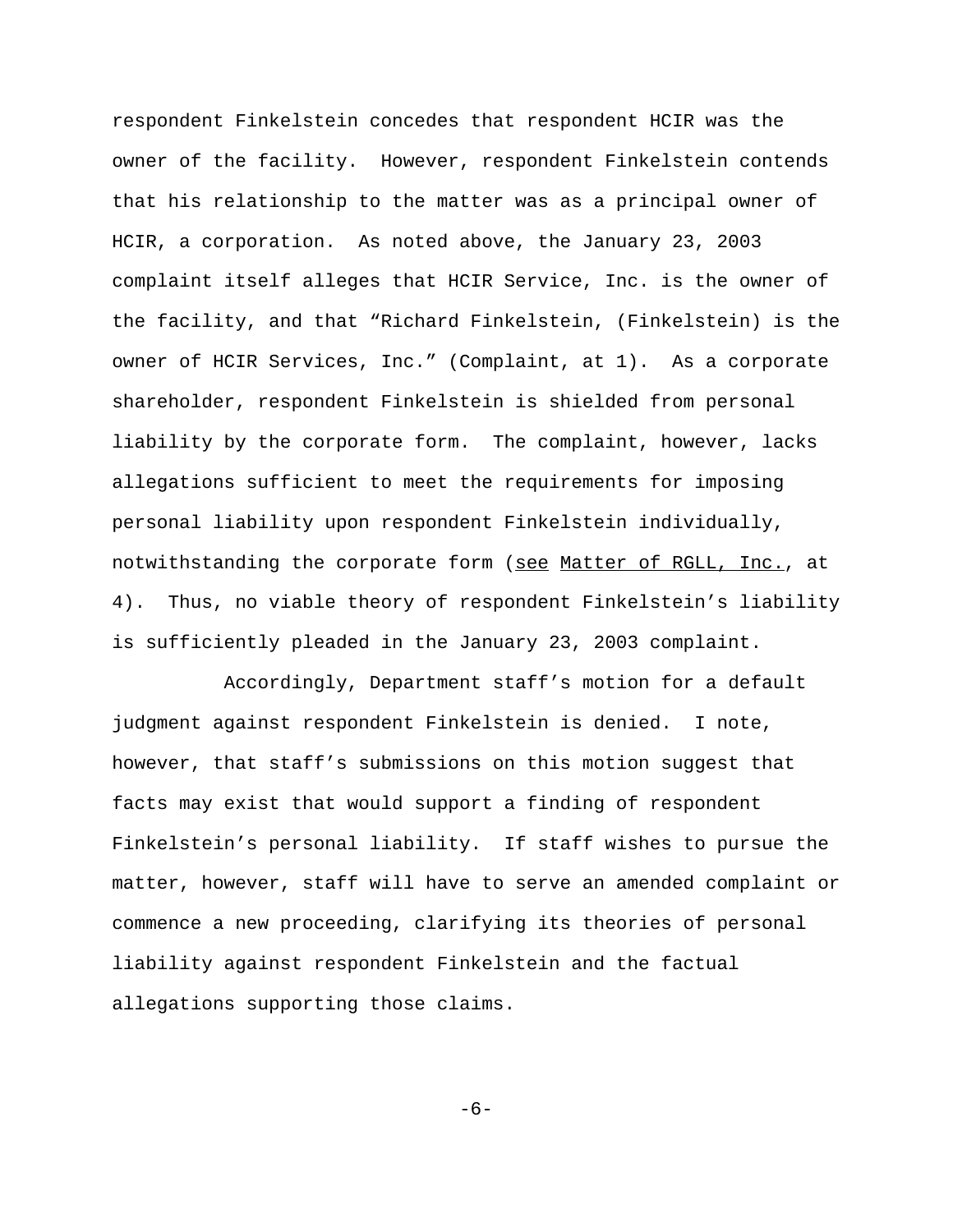## Respondent HCIR Service's Default and Liability

With respect to respondent HCIR, respondents, in their submissions on the motion and cross motion, and in the proposed answer, concede the corporation's liability. Accordingly, for the reasons stated in the ALJ's default summary report, Department staff's motion for a default judgment against respondent HCIR is granted.

I also accept the ALJ's recommended penalty and impose it against respondent HCIR. Because the PBS Penalty Schedule the ALJ relied upon does not apply to the resolution of violations after a notice of hearing and complaint has been served (see DEC Program Policy DEE-22, Petroleum Bulk Storage Inspection and Enforcement Policy, May 21, 2003, at V), the ALJ properly used the suggested penalty ranges only as a starting point (see Matter of Hunt, Decision and Order of the Commissioner, July 25, 2006, at 10). The penalty recommended by the ALJ is justified by the circumstances of this case, and consistent with the Commissioner's Civil Penalty Policy (see DEE-1, June 20, 1990).

NOW, THEREFORE, having considered this matter and being duly advised, it is ORDERED that:

I. Pursuant to 6 NYCRR 622.15, Department staff's motion for a default judgment is granted against respondent HCIR Service, Inc. Respondent HCIR Service, Inc., is adjudged to be in default and to have waived its right to a hearing in this proceeding. As a consequence of the default, Department staff's allegations against respondent HCIR Service, Inc., in the complaint are deemed to have been admitted by it.

II. Respondent HCIR Service, Inc., is determined to have

-7-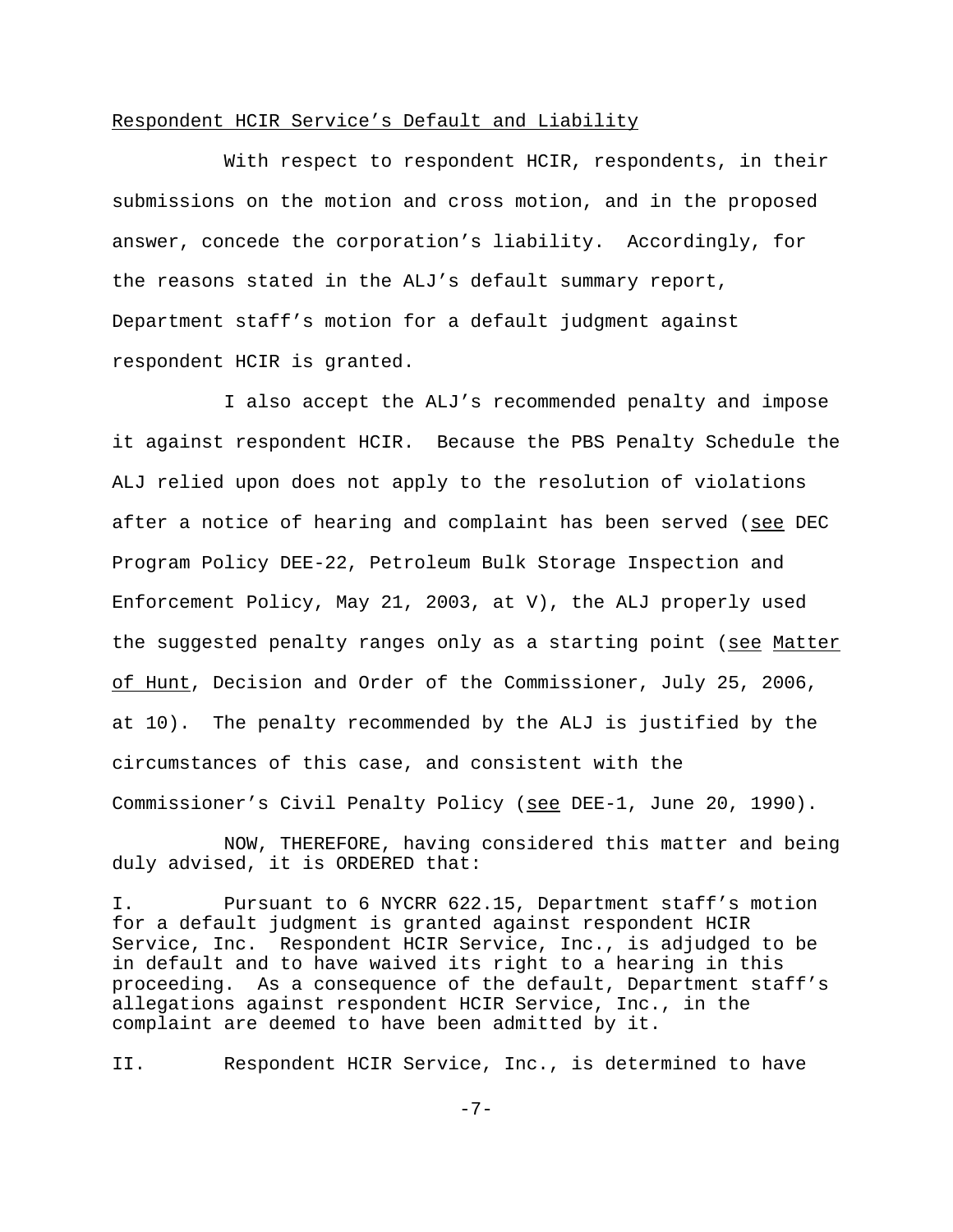committed the following violations:

A. Respondent HCIR violated ECL 17-1009 and 6 NYCRR 612.2 by failing to register the PBS facility with the Department as required;

B. Respondent HCIR violated ECL 17-1005 and 6 NYCRR 613.9 by failing to remove all product from the facility's tanks and piping system to the lowest drawoff point, failing to lock or securely bolt all manways, and failing to cap or plug all fill lines, gauge openings, or pump lines to prevent unauthorized use or tampering, as required; and

C. Respondent HCIR violated 6 NYCRR 613.5 by failing to conduct tightness testing and submit results of that testing to the Department, as required.

III. Respondent HCIR Service, Inc., is assessed a civil penalty in the amount of fifty-five thousand dollars (\$55,000). Payment of the civil penalty is due and payable within thirty (30) days after service of this order upon respondent HCIR Service, Inc. Payment shall be in the form of a cashier's check, certified check or money order payable to the order of the "New York State Department of Environmental Conservation," and shall be mailed or delivered to the following address: Louis P. Oliva, Regional Attorney, NYSDEC, Region 2, 47-40 21st Street, Long Island City, New York 11101.

IV. The provisions, terms and conditions of this order shall bind respondent HCIR Service, Inc. and its successors and assigns, in any and all capacities.

V. Department staff's motion for a default judgment against respondent Richard Finkelstein is denied.

VI. Respondents' cross motion to reopen Richard Finkelstein's default is denied.

> For the New York State Department of Environmental Conservation

> > /s/

\_\_\_\_\_\_\_\_\_\_\_\_\_\_\_\_\_\_\_\_\_\_\_\_\_\_\_\_\_\_\_\_\_\_\_ By: Denise M. Sheehan Commissioner

Dated: Albany, New York October 23, 2006

 $-8-$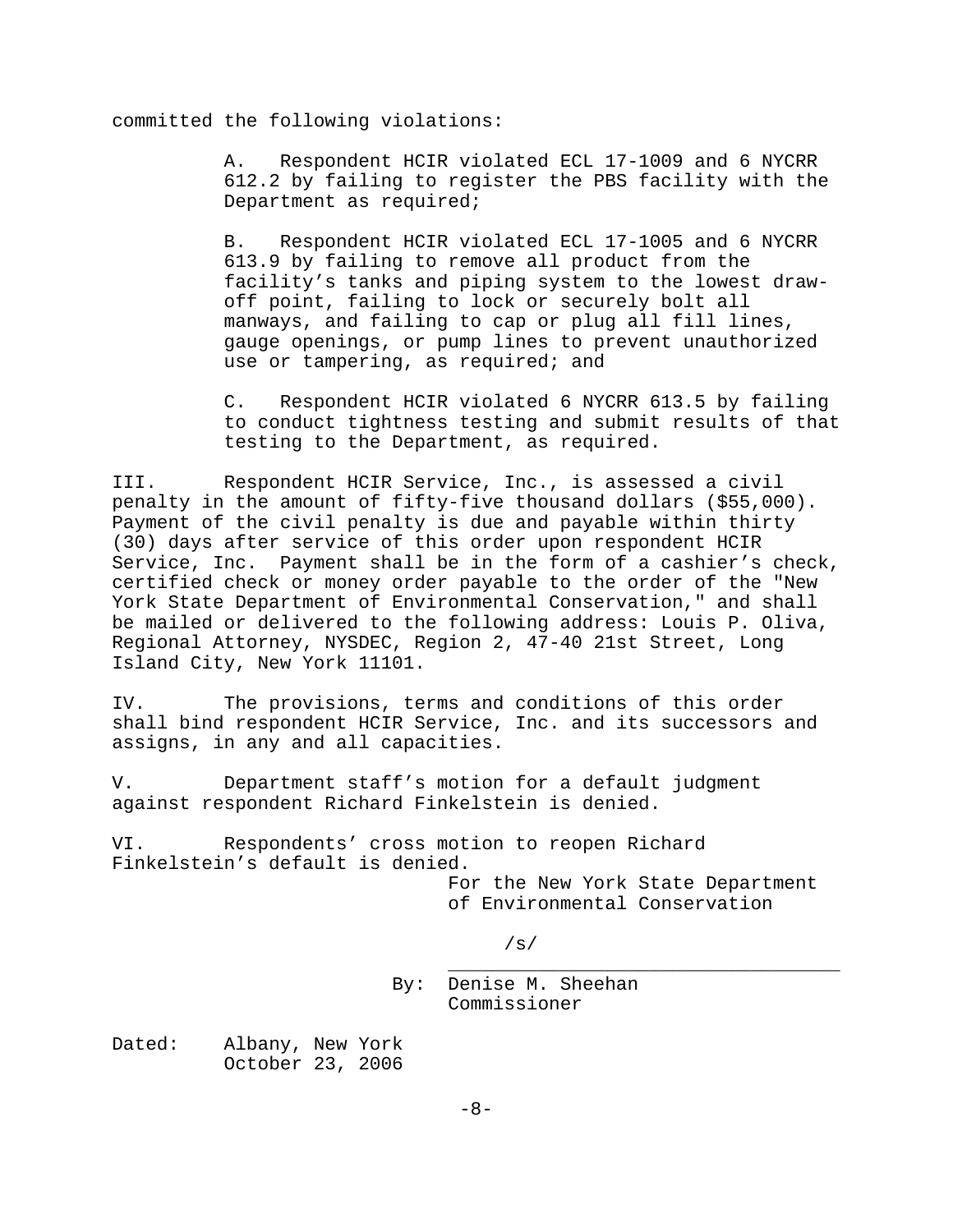TO: HCIR Service, Inc. (via Certified Mail) 33 Harriet Drive Syosset, New York 11791 Marvin E. Kramer, Esq. (via Certified Mail) 400 Post Avenue Suite 402 Westbury, New York 11590 John K. Urda, Esq. (via Regular Mail) Assistant Regional Attorney NYSDEC Region 2

47-40 21st Street

Long Island City, New York 11101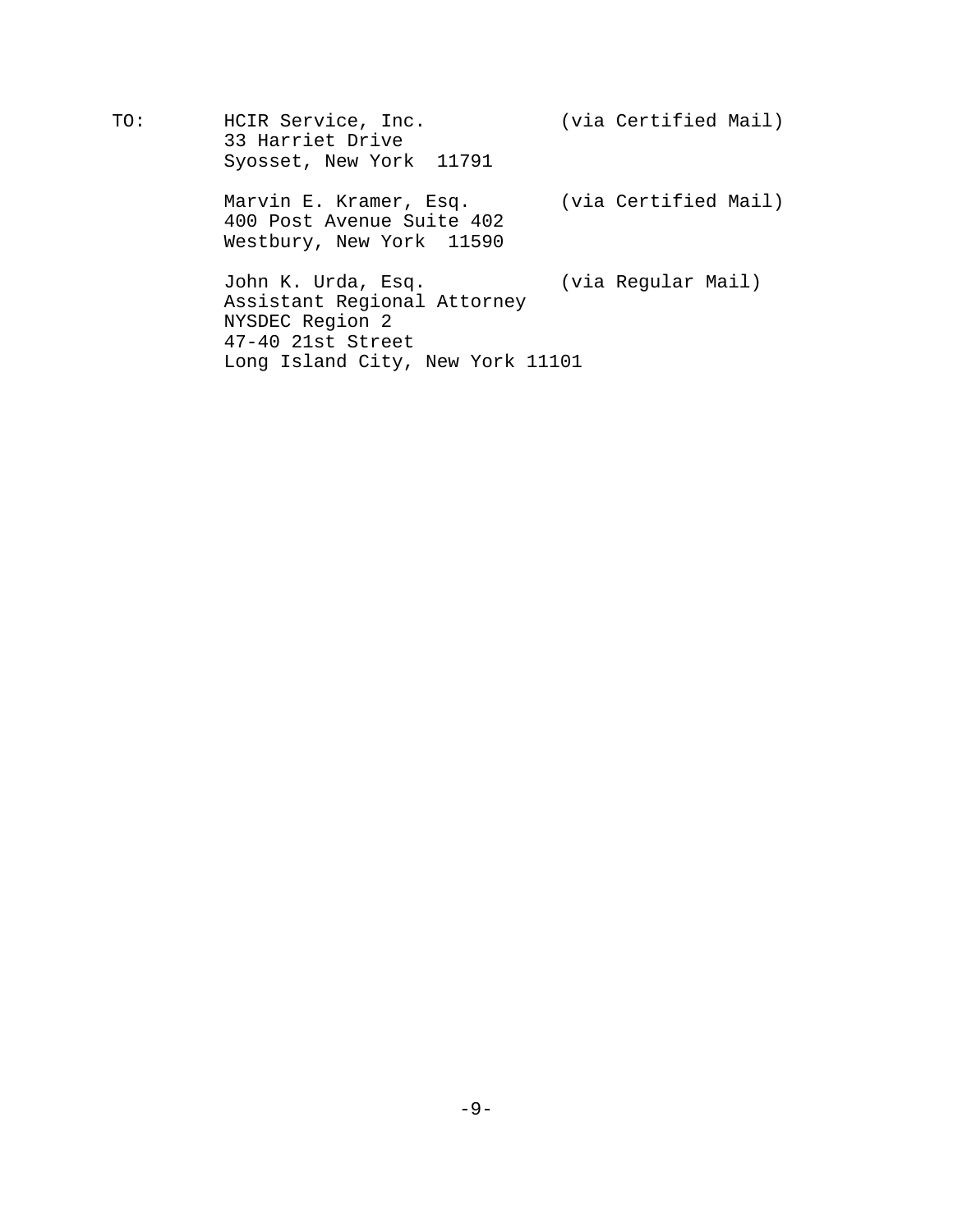STATE OF NEW YORK : DEPARTMENT OF ENVIRONMENTAL CONSERVATION

--------------------------------------------------------------

In the Matter of Alleged Violations of Article 17 of the Environmental Conservation **DEFAULT SUMMARY** Law and Parts 612 and 613 of Title 6 of the **REPORT and** New York Compilation of Codes, Rules and **RULING** Regulations by

Case No. R2-20020327-

152

**HCIR SERVICE, INC. and RICHARD FINKELSTEIN**,

#### Respondents.

---------------------------------------------------------------X

### Proceedings

On August 1, 2002, New York State Department of Environmental Conservation (DEC or Department) staff served a notice of hearing and complaint upon the respondents HCIR Service, Inc. (HCIR) and Richard Finkelstein. The notice provided that the respondents had 20 days from receipt of the complaint to serve an answer or be in default. The respondents failed to answer and on January 24, 2003, Department staff served a second notice of hearing and complaint on the respondents. This notice also informed the respondents that failure to serve an answer timely or attend a pre-hearing conference would result in a default and waiver of the respondents' right to a hearing.

By notice of motion dated July 7, 2005, Assistant Regional Attorney John Urda moved for a default judgment against the respondents. The motion was based upon the respondents' failure to file a timely answer to the complaint and to attend the pre-hearing conference scheduled for March 3, 2003.

Staff's motion papers included a copy of the January 2003 notice of hearing and complaint, a copy of the certified mail receipt for service of the 2002 complaint with an acknowledgment of receipt by Ellyn Finkelstein, a letter from attorney Marvin E. Kramer dated February 28, 2003 acknowledging receipt of the second notice of hearing and complaint on behalf of the respondents, an affirmation in support of the default motion by Mr. Urda that addresses, *inter alia*, the relief requested by staff, a copy of the deed for the subject property, and a proposed order for the Acting Commissioner's signature.

The motion papers were sent to James T. McClymonds, the Department's Chief Administrative Law Judge, who then assigned the matter to me.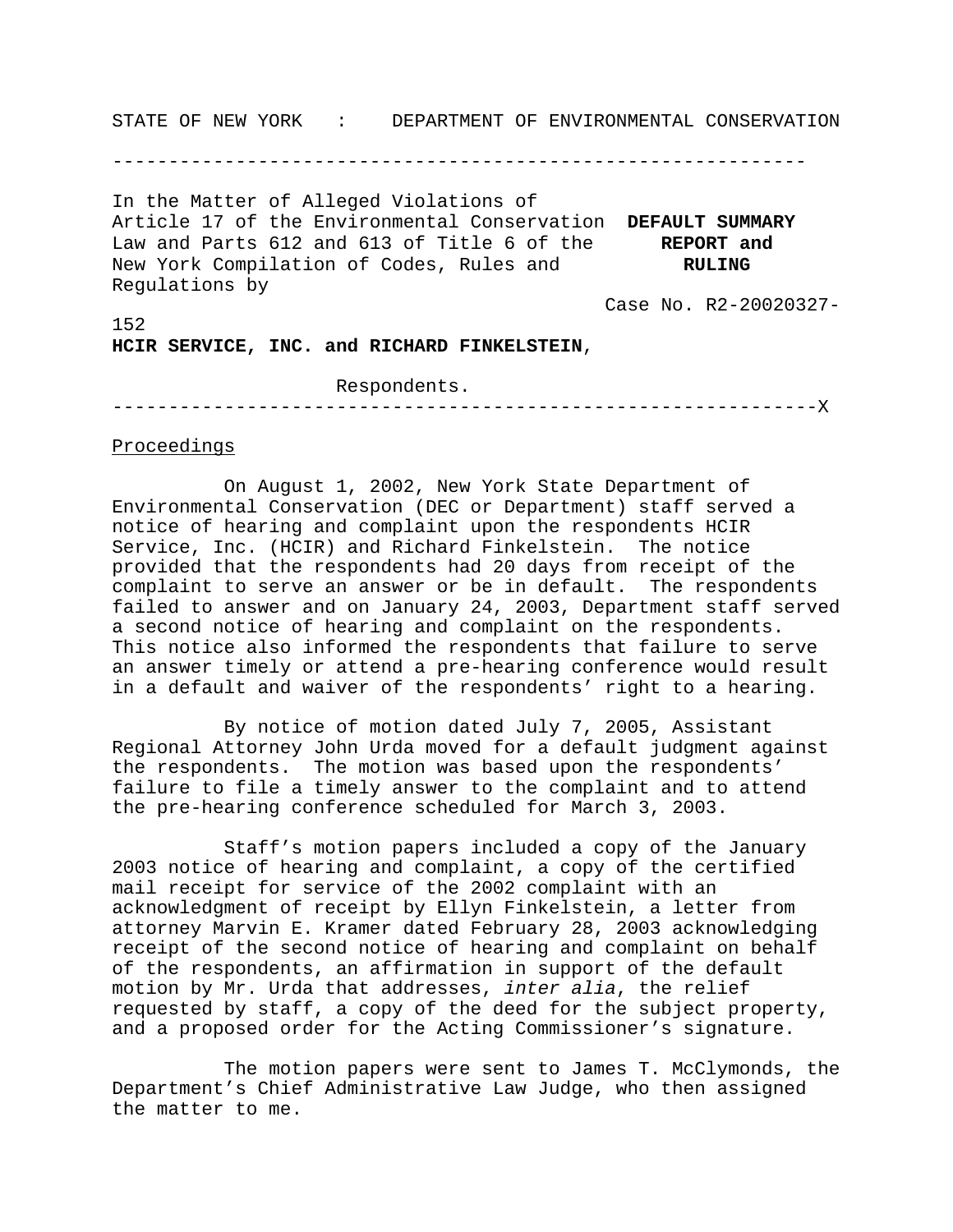On July 21, 2005, the Department's Office of Hearings and Mediation Services (OHMS) received a notice of motion dated July 19, 2005 by respondent Finkelstein's counsel Marvin E. Kramer, Esq. along with a supporting affidavit by respondent Finkelstein dated July 19, 2005, an affirmation by attorney Kramer dated July 19, 2005, a proposed answer to the complaint, and a response to staff's proposed order. In this motion, respondent Finkelstein seeks to vacate the default and/or to respond to staff's motion for the default judgment. On July 29, 2005, the OHMS received staff's response to this motion.

On August 2, 2005, Mr. Kramer filed with the OHMS a document entitled "Respondent's Affirmation in Support of Cross-Motion." Staff opposed the introduction of Mr. Kramer's affirmation based upon §  $622.6(c)(3)$  of Title 6 of the New York Compilation of Codes, Rules and Regulations (6 NYCRR) arguing that there was no permission granted by the ALJ for this submission. I find that this attorney's affirmation adds little to the previously stated arguments of the respondent and based upon the noted rules, I do not accept its submission.

## Respondent Finkelstein's Position

In his response to staff's motion, Mr. Finkelstein states that he was the owner of the capital stock of HCIR Service, Inc. (HCIR) which was the land which respondent HCIR formerly owned. Affidavit in support of motion to vacate, ¶ 1. Respondent Finkelstein states that " . . . to the best of his recollection, HCIR never operated the premises." Id., ¶ 2. He explains that the premises were leased to other parties who did not comply with their lease agreement and he had to commence dispossess proceedings.  $\underline{Id}$ .,  $\P\P$  3-4. Finkelstein states that because the property was not useable as a gas station, HCIR abandoned the property and in 2002, it was sold.  $Id.$ ,  $\P\P$  6-7. He also claims that at the time that Mr. Kramer corresponded with DEC in 2003 in response to the Department's service of the second complaint, the attorney was not his "regular attorney" and was not aware of the sale. Id.

Mr. Finkelstein's main defense however is that because he was only a shareholder in HCIR, he was not the owner and therefore, has no liability with respect to the allegations in the complaint. Id., ¶¶ 11-15. He maintains that it was because he was not legally responsible that he and Mr. Kramer determined not to respond to the Department's complaint.  $\underline{Id}$ .,  $\P\P$  14-15. Mr. Kramer also makes the same arguments - that Mr. Finkelstein was never the owner of the property and there is no liability conferred on the principal of a corporation. Kramer Aff., ¶¶ 4-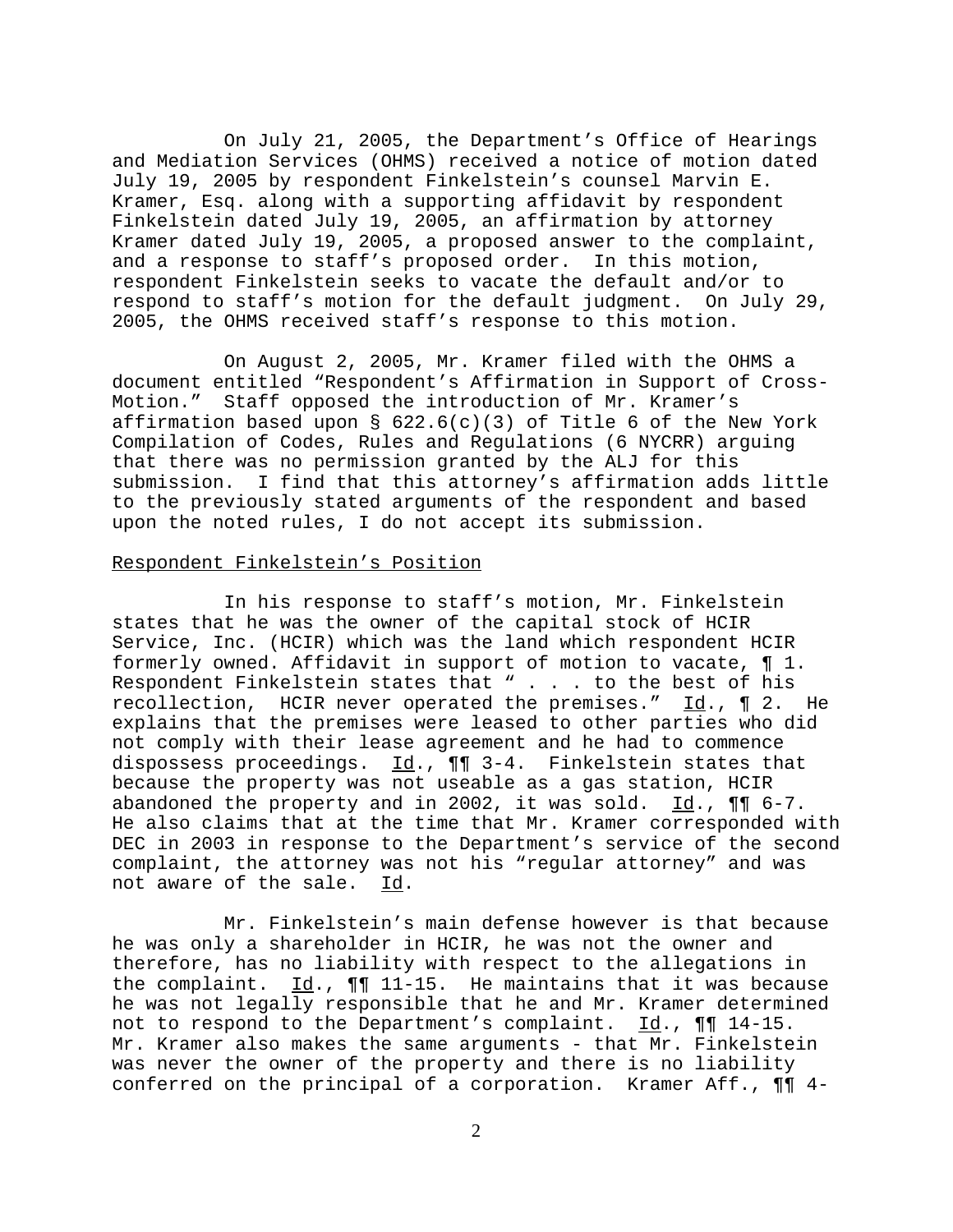5. Mr. Kramer admits that the default was "wilful" but not "intentional."  $Id.$ ,  $\P 8.$  He explains that because Mr. Finkelstein had no personal liability, they did not believe the Department would pursue this case. Id., ¶ 8. Counsel argues that if the default is not vacated, an inquest should be held on penalties. He explains that because no penalties can be imputed to Mr. Finkelstein personally, there are no damages.

# Staff's Position

Staff begins its response to the respondent's motion/response by asking that it be denied because it is premature - no default judgment had yet been granted. Urda Aff. (July 26, 2005), ¶ 2. Assistant Regional Attorney Urda next argues that if the respondent's July 19, 2005 filing is a response to staff's motion for a default it is untimely. Id., ¶ 3. With respect to the merits of the respondent's submission, staff argue that there is no good cause demonstrated for the default and no meritorious defense. Id., ¶¶ 4-6.

Mr. Urda argues that Mr. Finkelstein's efforts to distance himself from respondent HCIR fall short because Environmental Conservation Law (ECL) § 17-1003 and 6 NYCRR §  $612.1(c)(18)$  places owner liability on the owner of the petroleum bulk storage facility and not the owner of the real estate - "owner means any person who has legal or equitable title to a facility." ECL

§ 17-1003(4). Urda Aff., ¶¶ 8-9. Moreover, Mr. Urda points to the inspection report dated August 31, 2001 in which Mr. Finkelstein was noted as the operator of the facility. Exhibit B annexed to Urda Aff. DEC counsel also argues that while Mr. Finkelstein claims that DEC lost any chance to obtain a recovery because the property was transferred in 2002, this transfer occurred subsequent to DEC's September 2001 notice of violation, DEC's service of an order on consent in July 2002, and DEC's service of the first complaint. Urda Aff.,  $\P\P$  12-13; Exhibit B annexed to Urda Aff., and Exhibits A, B, and E annexed to staff's motion for default judgment.

### Discussion and Conclusion on Respondent Finkelstein's Motion

As noted by staff, because no default judgment has been issued by the Commissioner of this Department, it is premature to seek to vacate such order. Therefore, I am deeming respondent's submission as opposition to staff's motion. With respect to staff's argument that the opposition has been served late, that is true. However, Mr. Kramer explains that he and his client were out of town when the motion was served and I do not see any prejudice to staff in receiving respondent's submission.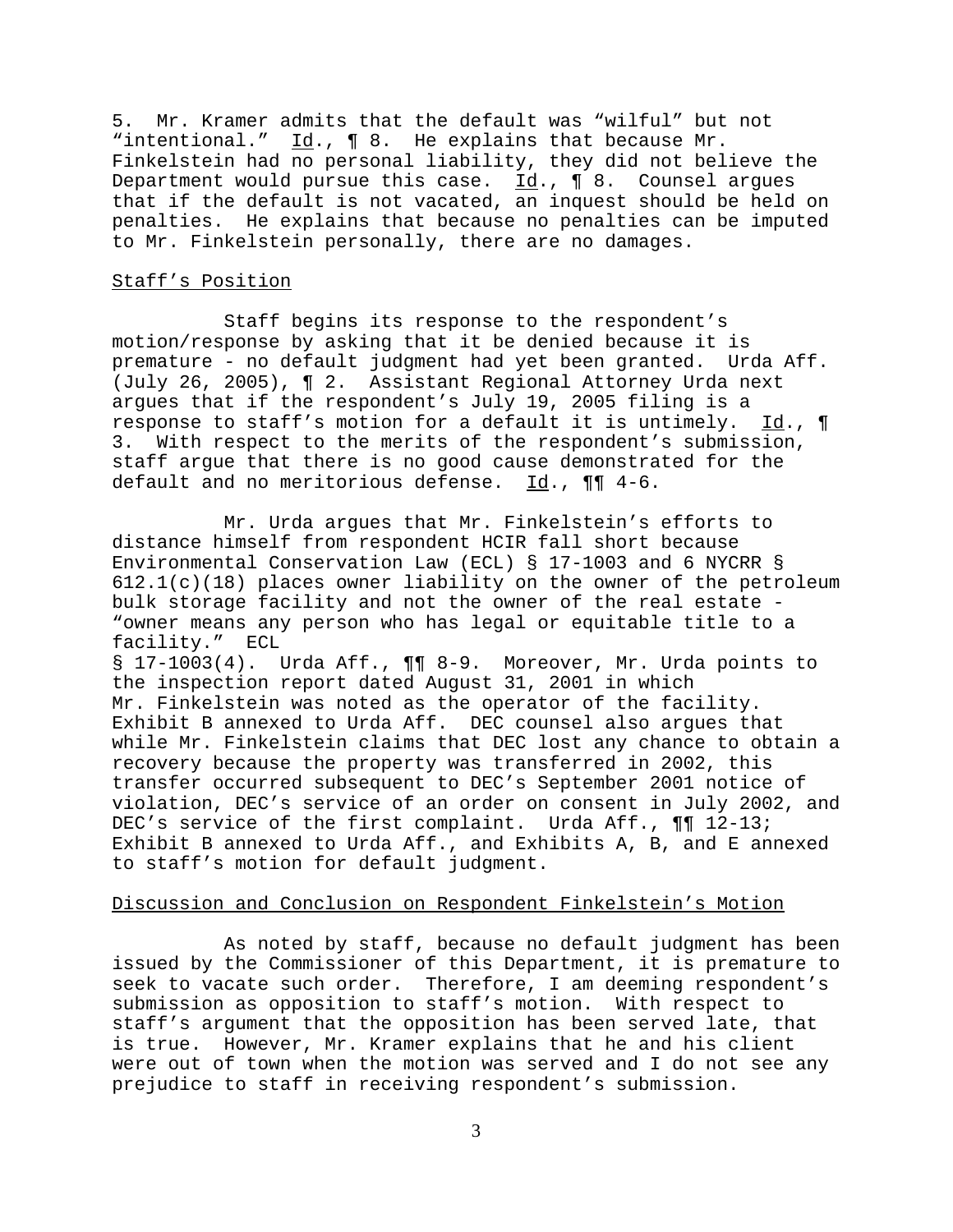Therefore, I will consider respondent Finkelstein's response.<sup>2</sup>

Section 622.15(d) provides that "[t]he ALJ may grant a motion to reopen a default upon a showing that a meritorious defense is likely to exist and that good cause for the default exists."

Mr. Finkelstein's main defense is that he never had anything to do with the PBS. He contends that it was the respondent HCIR, Inc. that owned the facility. He also states that when the property was leased to third parties, that they did not comply with the lease agreement resulting in his court action to evict them.

With respect to the issue of the shield of the corporate entity, certainly this would be a defense that could be heard in a DEC proceeding. The issue would be to determine whether or not staff has put forward adequate information to demonstrate that the individual respondent participated to show individual liability and that this corporation was merely a shell. See, State of New York v. Della Villa, et al, 186 Misc. 2d 490 (Sup. Ct. Schenectady Co. 2000). I find that staff has pled sufficiently to provide a bare bones cause of action against the respondent. Staff sets forth in the complaint that Richard Finkelstein is the owner of HCIR Service, Inc. which owns the petroleum storage facility in question. Complaint, ¶¶ 3-4, annexed as Exhibit C to staff's motion for default judgment. In addition, in the inspection report annexed as Exhibit B to staff's reply to the respondent's opposition, Mr. Finkelstein is identified as the operator of the PBS facility.

As for the actions or omissions of any third party lessees, it is the owner and operator of the PBS facility that is responsible for adherence to the Department's regulations. See *e.g.,* 6 NYCRR §§ 612.2(a), 613.3(b), 613.4(a). It is interesting that Mr. Finkelstein went to great lengths to secure his interests in the property, yet took no measures to ensure that the environment was also safeguarded through compliance with the petroleum bulk storage regulations. Finkelstein Aff., ¶¶ 3-5.

If Mr. Finkelstein had answered the complaints, he could have raised his defenses; however, he failed to do so.

 $2^2$  Mr. Kramer makes no representations with respect to representation of HCIR and I am assuming that the opposition has been submitted only on behalf of Mr. Finkelstein.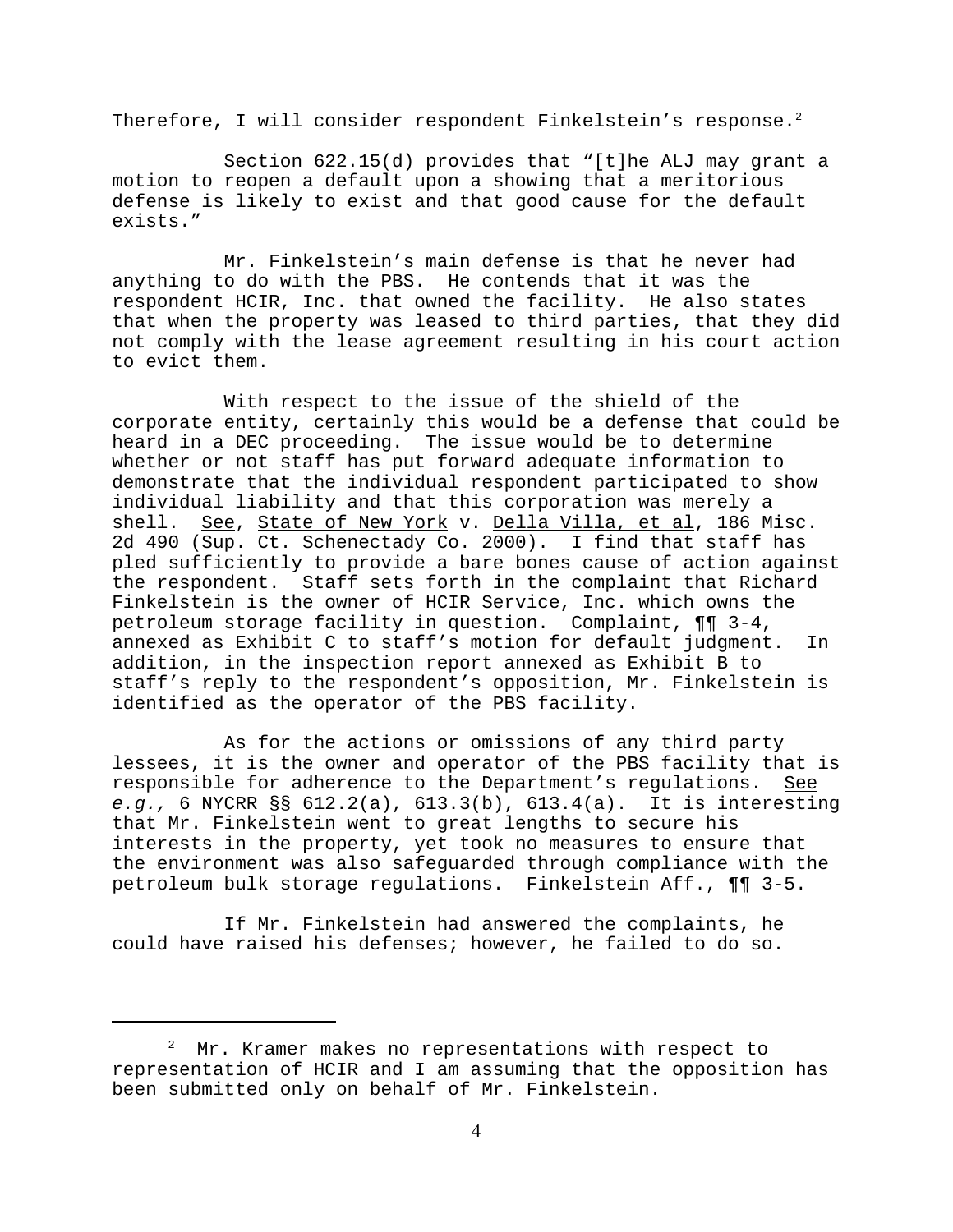Neither the affidavit of Mr. Finkelstein nor the affirmation of attorney Kramer provide a basis to find good cause for the default. Quite the opposite. Both of these statements indicate that the respondent and his counsel determined that there was no basis for staff's enforcement proceeding and thus, no reason to answer. Mr. Kramer states it quite clearly - the default was wilful. Kramer Aff., ¶ 8. While he states in the same sentence that it was "not intentional", that is a<br>distinction without a difference. The respondent had determined distinction without a difference. that he was not liable and therefore he did not have to respond to the staff's notice of violation, consent order, or the complaints. This is not good cause for a default. Rather, it shows a pattern of non-compliance.

With respect to the respondent's request that an inquest be held to determine the appropriate penalty, I do not find that such an inquest is necessary based on the argument of attorney Kramer. Mr. Kramer restates his argument with respect to the default - that since Mr. Finkelstein is not liable, there can be no penalty. Kramer Aff., ¶ 7. The respondent does not provide any response to the penalty that is proposed by staff and how it should be modified. Staff has set forth a rationale for the penalty based upon the applicable policy, statutes and regulations. To the extent that I deem it appropriate to modify the amount request as discussed below, it is based on these same sources. The respondent, however, has not provided any factual basis for a hearing on this matter. Accordingly, I have determined that an inquest is unnecessary. See, In the Matter of Robert Howard, 2000 WL 33341458(ALJ granted staff's motion for order without hearing including penalty based upon adequacy of information provided in motion papers)(Commissioner's order affirmed in Howard v. DEC [Sup Ct. Albany Co. 2000], 290 AD2d 712 [2001]).

# Findings of Fact

1. On August 1, 2002, Department staff served a notice of hearing and complaint on the respondents by certified mail. DEC staff sent the pleadings to HCIR Service c/o Richard Finkelstein at 33 Harriet Dr., Syosset, NY 11791. The certified mail receipt was signed by an Ellyn Finkelstein on August 5, 2002.

2. The respondents were the owners of a petroleum storage facility located at 1709 Surf Avenue, Brooklyn, New York.

3. The notice of hearing advised the respondents that, pursuant to 6 NYCRR § 622.4, they must, within 20 days of receiving the notice and complaint serve upon Department staff an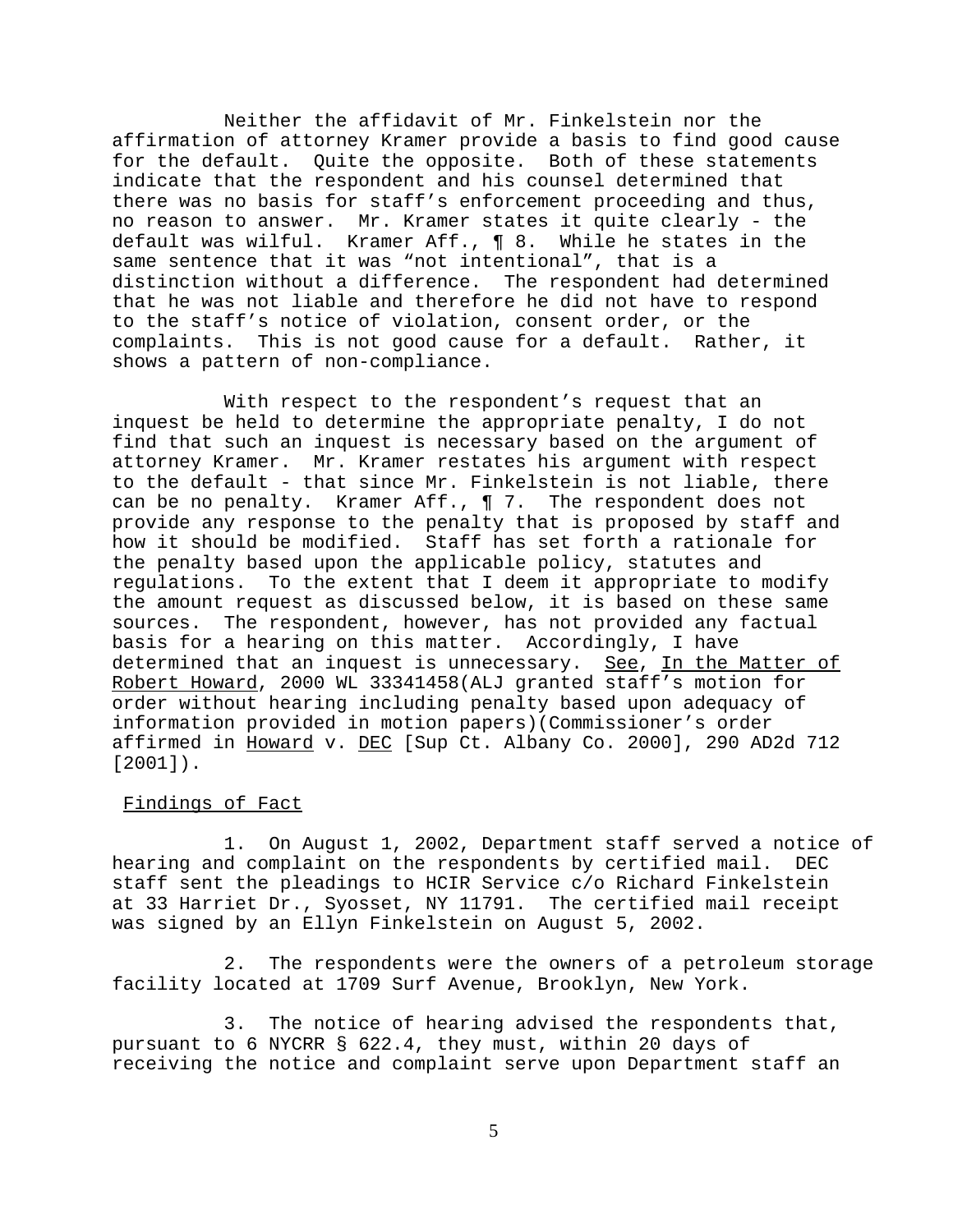answer, signed by them, their attorney(s) or other authorized representative.

4. The notice of hearing further advised the respondents that failure to make timely service of an answer or attend a scheduled pre-hearing conference would result in a default and waiver of their right to a hearing.

5. The respondents failed to answer the complaint or to attend the pre-hearing conference scheduled for September 10, 2002.

6. On January 24, 2003, the Department staff served a second notice of hearing and complaint upon the respondents by sending these pleadings to the respondents' counsel, Marvin Kramer, Esq., at 1325 Franklin Avenue, Garden City, NY 11530. By letter dated February 28, 2003, Mr. Kramer acknowledged the receipt of the notice of hearing and complaint.

7. The 2003 notice also advised the respondents of the consequences of their failure to answer or to attend the scheduled pre-hearing conference on March 3, 2003.

8. The respondents failed to answer the complaint or to attend the March conference. The deadline for service of the answer has not been extended.

## Discussion

This discussion addresses the bases for a default judgment and the Department staff's penalty considerations.

## Bases for Default

According to the Department's hearing regulations, a respondent's failure to file a timely answer or to attend a prehearing conference constitute a default and waiver of respondent's right to a hearing. 6 NYCRR § 622.15(a). In such circumstances, Department staff may move for a default judgment, such motion to contain:

(1) proof of service of the notice of hearing and complaint; (2) proof of the respondent's failure to file a timely answer; and

(3) a proposed order. 6 NYCRR § 622.15(b).

Department staff's motion papers include an affirmation by Assistant Regional Attorney John K. Urda, which adequately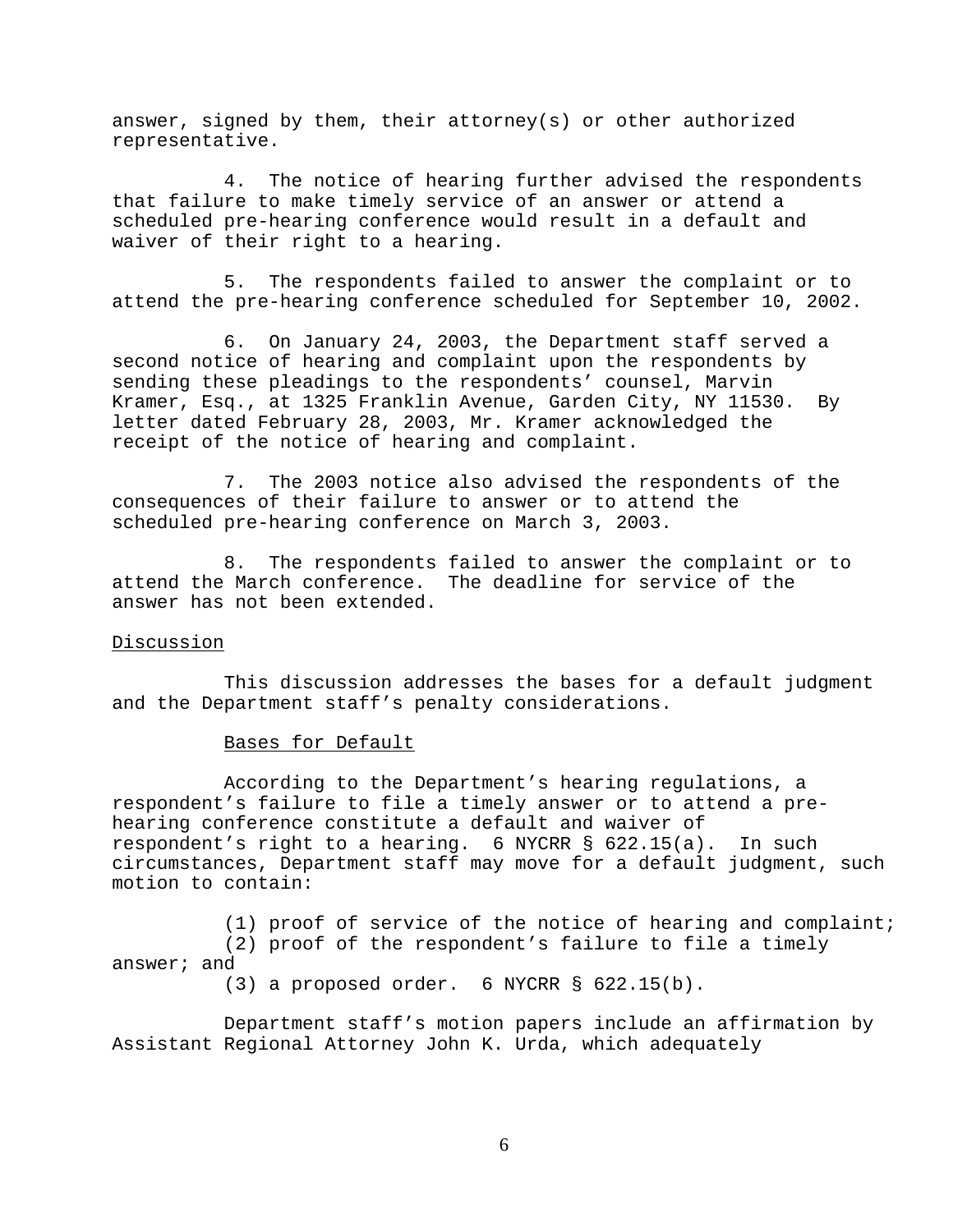demonstrates service of the notice and complaint. Mr. Urda describes the staff's service of the pleadings on the respondents on the two occasions. He supports these descriptions by attaching (1) a copy of the certified mail receipt showing that the respondents were served on August 5, 2002 and (2) Mr. Urda's letter that accompanied the January 24, 2003 service of the pleadings, and (3) a letter from respondents' counsel acknowledging receipt of the notice of hearing and complaint in early 2003. In addition, Mr. Urda attached copies of the deeds for the property located at 1717 Surf Avenue - the location of the petroleum bulk storage facility that is the subject of this enforcement proceeding - showing the respondents to be the owners of this property from March 15, 1982 until May 29, 2002 when the property was transferred to Progress 1, Inc.

Mr. Urda's affirmation also states that the respondents failed to answer the complaint or to attend either of the two scheduled pre-hearing conferences. The time to respond to either of the two complaints has long since elapsed and staff has not extended the time to answer. Because the respondents have never responded to either complaint or attended the pre-hearing conferences, staff is entitled to a default judgment.

## Penalty Considerations

 In its proposed order, Department is seeking a civil penalty of \$157,925 for violations of its regulations governing control of the bulk storage of petroleum at the respondents' facility located at 1709 Surf Avenue, Brooklyn, New York. The complaint contains three allegations: 1) the respondents failed to renew the registration of the petroleum bulk storage facility which expired on June 28, 1998 in violation of ECL § 17-1009 and 6 NYCRR § 612.2; 2) the respondents failed to conduct tightness testing and submit the results of that testing to the Department for tank nos. 001, 002, 003, and 004 and their connecting piping systems in violation of 6 NYCRR § 613.5 and; 3)respondents failed to remove all product from the tanks which have been out of service for more than thirty days and comply with the closure requirements set forth in 6 NYCRR § 613.9.

Mr. Urda has submitted an affirmation in support of the components of the civil penalty sought by Department staff. According to the affirmation, the respondents failed to reregister their petroleum bulk storage tanks as of June 28, 1998 when the registration expired. According to ECL § 71-1929, such violations are subject to a penalty of up to \$25,000 per day for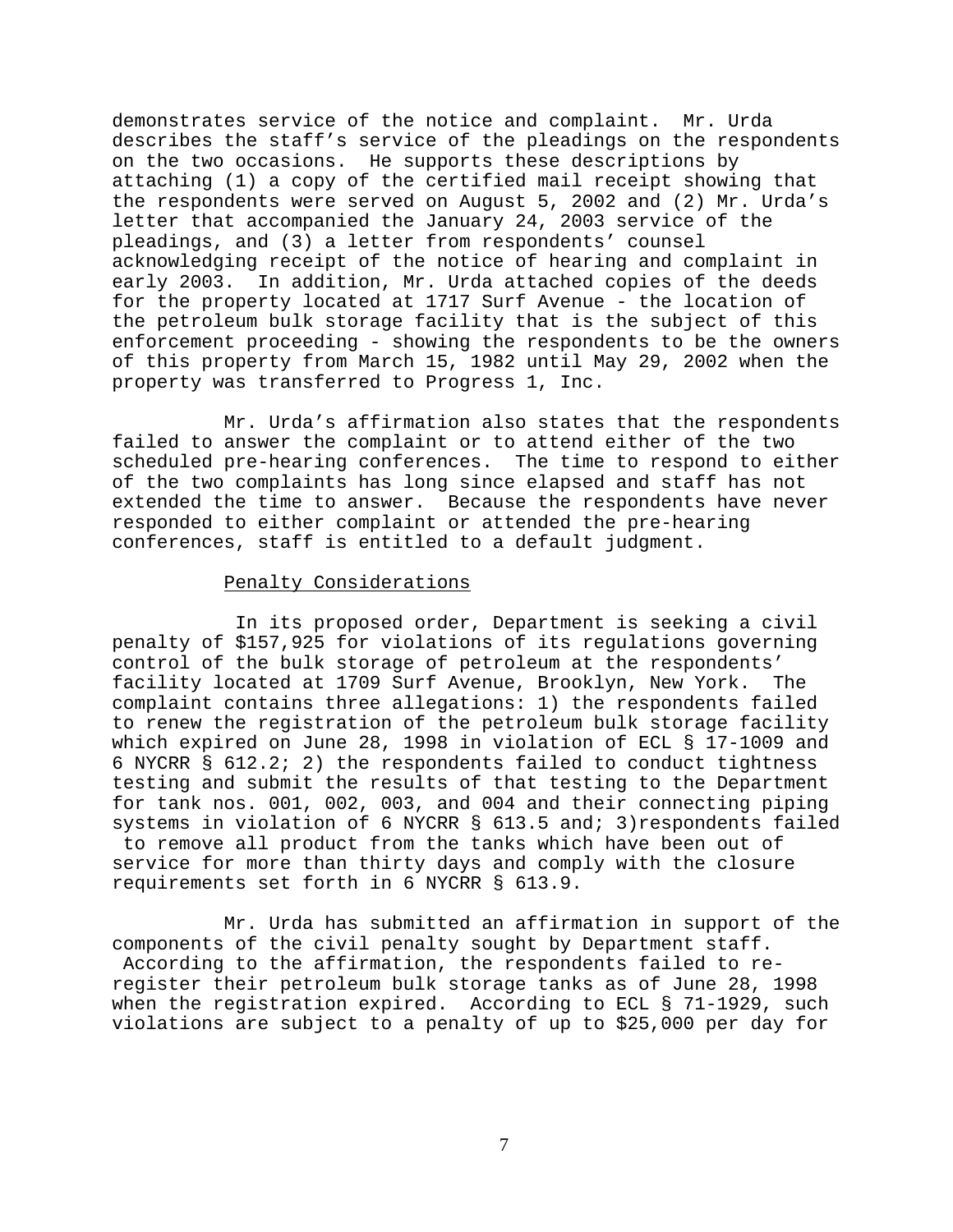each violation.<sup>3</sup> Staff recommends a penalty of \$25.00 per day from June 28, 1998 until the date respondents transferred the property as noted in a quitclaim deed -- June 25, 2002 –- a total of 1,458 days resulting in a penalty of \$36,450.

With respect to the failure to tightness test, the staff recommends a penalty of \$25 per day for each day from December 1, 1991 (the first day tests were so required) until June 25, 2002 – a total of 3,859 days for a penalty amount of \$96,475. ECL § 71- 1929 also governs this violation with a maximum penalty of \$25,000 per day for each violation.

As for the failure to properly close the facility pursuant to 6 NYCRR § 613.9, staff has recommended a penalty of \$25,000 pursuant to ECL § 71-1929.

In his affirmation, Mr. Urda explains that the penalty is based on the length of time the violations occurred during which period the respondents "avoided the expense of properly registering, testing and closing their underground storage tanks as required by law." By failing to register their tanks, the respondents undermined DEC'a mandate to regulate these facilities in the public interest. And, according to Mr. Urda, the respondents' failure to heed the repeated notices from staff in 2001 prior to the commencement of any enforcement proceeding and the two complaints compounds the severity of the violations.

The Commissioner's civil penalty policy provides that the starting point for a penalty calculation should be computation of the statutory maximum for all provable violations. In this case, this sum would amount to almost \$2 million. Because staff considered this sum to be "prohibitive", it devised the abovedescribed formula.

The Commissioner's Civil Penalty policy directs that staff consider gravity and economic benefit in addition to culpability, violator cooperation, history of non-compliance, ability to pay and unique factors in fashioning an appropriate penalty. Staff has established the gravity of these violations based on their duration and their interference with the State's program to

<sup>3</sup> ECL § 71-1929 currently provides for a penalty not to exceed \$37,500 per day for each violation of Article 17, Title 10, or the regulations promulgated thereto concerning the bulk storage of petroleum. However, because the allegations set forth in staff's complaint concern actions that occurred prior to May 15, 2003, the \$25,000/day maximum penalty is applicable.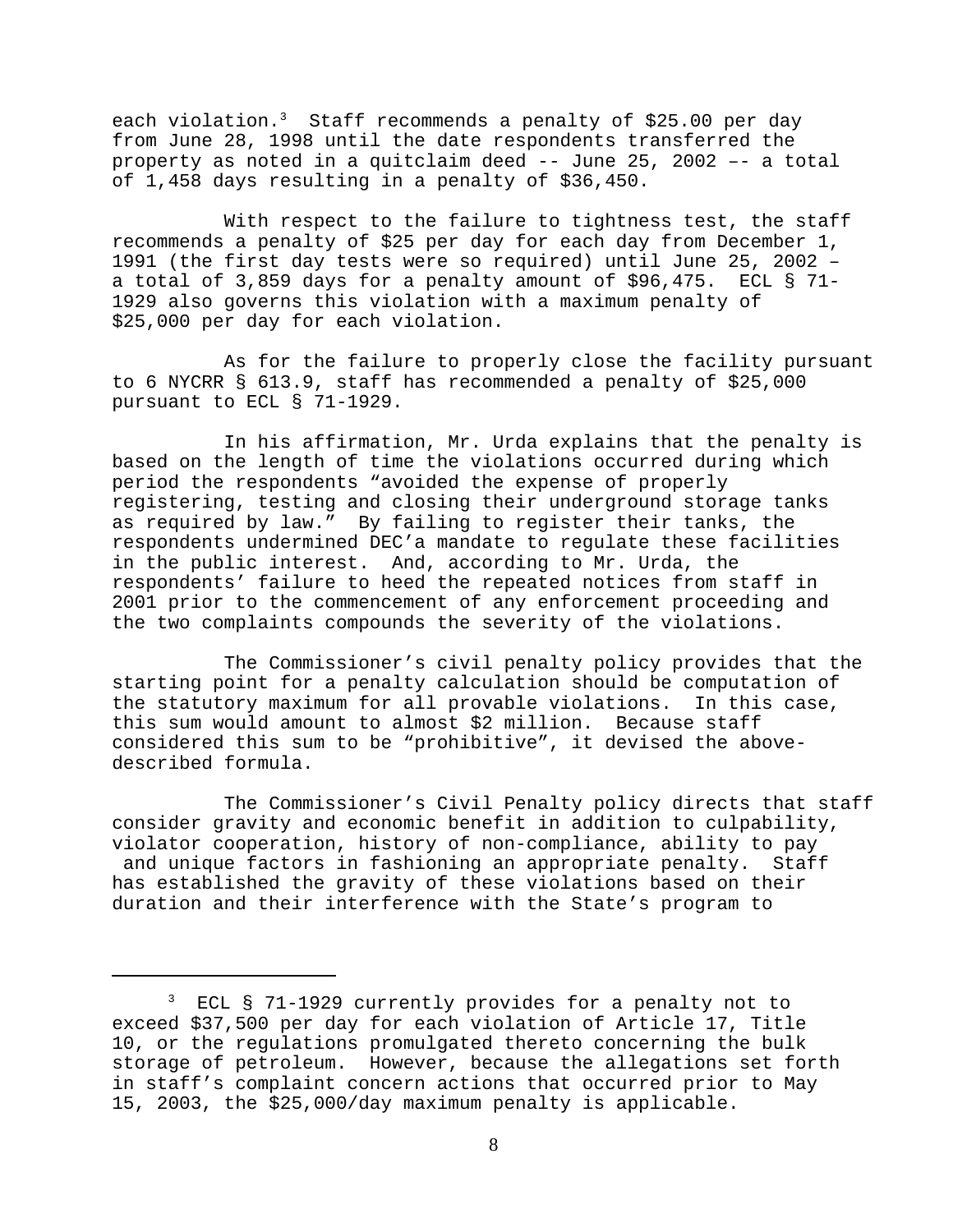monitor these facilities to protect the public health. The failure to test these tanks jeopardized public health and safety as there was no means to determine whether or not the tanks were leaking petroleum product. The respondents also derived an economic benefit of unknown amount by avoiding the registration, tightness testing, and closure requirements. Because this is a default, the staff has established culpability. Mr. Urda has set forth the lack of respondents' cooperation and history of noncompliance. Respondent Finkelstein has submitted a response to staff's motion that is discussed above; however, there is no mention of financial capability other than to state that HCIR is devoid of any assets. Finkelstein Aff., ¶ 9.

Staff's papers do not establish whether or not the violations alleged actually caused environmental harm or whether the current owner of the facility has properly closed the facility. However, respondents' inaction could have resulted in contamination because of the lack of safeguards against spills and leaks.

Given the four years of inaction by the respondents, the penalty requested by staff is not unreasonable. However, in other recent PBS matters submitted to the OHMS, staff has utilized a PBS Penalty Schedule that sets forth the following penalties for the violations at issue:

| 1. |                  | Failure to register | Penalty Range: \$500-5,000                              |  |
|----|------------------|---------------------|---------------------------------------------------------|--|
| 2. |                  |                     | Failure to tightness test Penalty: \$2,500 per facility |  |
| 3. | Failure to close |                     | Penalty: Penalty Range: \$500-<br>5000/tank             |  |

Given the length of time that the respondents remained in violation and the potential for environmental harm, I recommend that the respondents be held jointly and severally liable for a penalty of \$55,000. I calculated this sum by applying a penalty of \$5000 for failure to register, \$2500 for failure to tightness test and \$20,000 for failure to close the four tanks. Then because of the aggravating factors described above, I doubled this amount.

## Conclusion

The respondents, HCIR Service, Inc. and Richard Finkelstein, did not submit an answer to the complaint nor did they attend the scheduled pre-hearing conferences and therefore, they are in default.